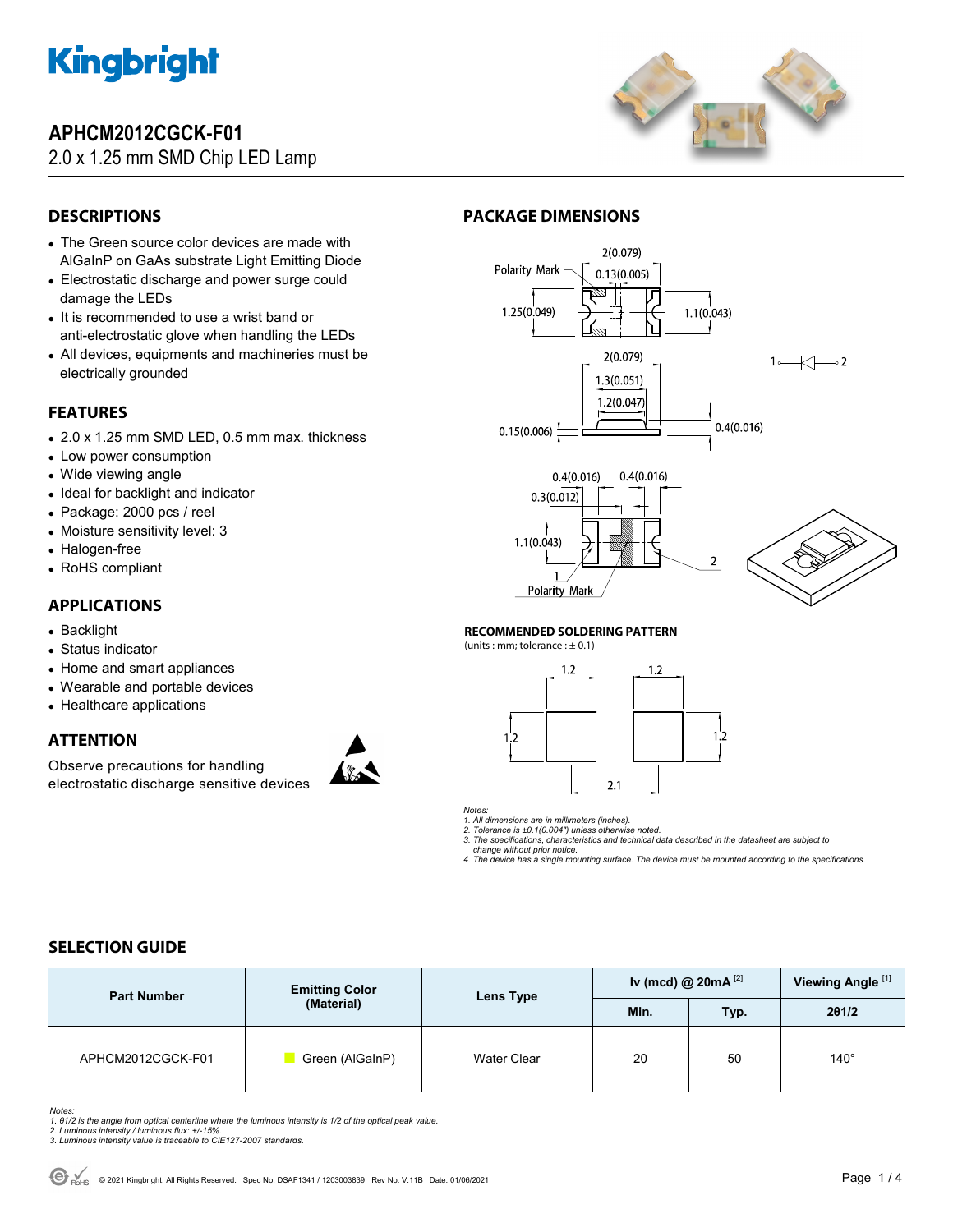# **Kingbright**

#### **ELECTRICAL / OPTICAL CHARACTERISTICS at T<sub>A</sub>=25°C**

| <b>Parameter</b>                                                                              | Symbol                       |                       | Value                    |                              | <b>Unit</b>           |
|-----------------------------------------------------------------------------------------------|------------------------------|-----------------------|--------------------------|------------------------------|-----------------------|
|                                                                                               |                              | <b>Emitting Color</b> | Typ.                     | Max.                         |                       |
| Wavelength at Peak Emission $I_F$ = 20mA                                                      | $\lambda_{\rm peak}$         | Green                 | 574                      | $\overline{\phantom{a}}$     | nm                    |
| Dominant Wavelength $I_F = 20 \text{mA}$                                                      | $\lambda_{\mathsf{dom}}$ [1] | Green                 | 570                      | $\qquad \qquad \blacksquare$ | nm                    |
| Spectral Bandwidth at 50% $\Phi$ REL MAX<br>$I_F = 20mA$                                      | Δλ                           | Green                 | 20                       | $\overline{\phantom{a}}$     | nm                    |
| Capacitance                                                                                   | С                            | Green                 | 15                       | $\overline{\phantom{a}}$     | pF                    |
| Forward Voltage $I_F = 20mA$                                                                  | $V_F$ <sup>[2]</sup>         | Green                 | 2.1                      | 2.5                          | $\vee$                |
| Reverse Current ( $V_R$ = 5V)                                                                 | $I_R$                        | Green                 | $\overline{\phantom{0}}$ | 10                           | μA                    |
| Temperature Coefficient of $\lambda_{\text{peak}}$<br>$I_F$ = 20mA, -10°C $\leq T \leq 85$ °C | $TC_{\lambda peak}$          | Green                 | 0.12                     | $\overline{\phantom{a}}$     | nm/°C                 |
| Temperature Coefficient of $\lambda_{\text{dom}}$<br>$I_F = 20$ mA, -10°C $\le T \le 85$ °C   | $TC_{\text{Adom}}$           | Green                 | 0.08                     | $\overline{\phantom{0}}$     | $nm$ <sup>o</sup> $C$ |
| Temperature Coefficient of $V_F$<br>$I_F$ = 20mA, -10°C $\leq T \leq 85$ °C                   | $TC_{V}$                     | Green                 | $-1.9$                   | $\overline{\phantom{a}}$     | $mV$ °C               |

*Notes:* 

1. The dominant wavelength (λd) above is the setup value of the sorting machine. (Tolerance λd : ±1nm. )<br>2. Forward voltage: ±0.1V.<br>3. Wavelength value is traceable to CIE127-2007 standards.<br>4. Excess driving current and

### **ABSOLUTE MAXIMUM RATINGS at T<sub>A</sub>=25°C**

| <b>Parameter</b>                             | Symbol               | <b>Value</b>   | <b>Unit</b>    |
|----------------------------------------------|----------------------|----------------|----------------|
| Power Dissipation                            | $P_D$                | 75             | mW             |
| Reverse Voltage                              | $V_R$                | 5              | V              |
| Junction Temperature                         | $T_j$                | 115            | $^{\circ}C$    |
| <b>Operating Temperature</b>                 | $T_{op}$             | $-40$ to $+85$ | $^{\circ}C$    |
| Storage Temperature                          | $T_{\text{stg}}$     | $-40$ to $+85$ | $^{\circ}C$    |
| <b>DC Forward Current</b>                    | $I_F$                | 30             | mA             |
| <b>Peak Forward Current</b>                  | $I_{FM}$ [1]         | 150            | mA             |
| Electrostatic Discharge Threshold (HBM)      | -                    | 3000           | $\vee$         |
| Thermal Resistance (Junction / Ambient)      | $R_{th}$ JA $^{[2]}$ | 700            | °C/W           |
| Thermal Resistance (Junction / Solder point) | $R_{th}$ JS $^{[2]}$ | 530            | $^{\circ}$ C/W |

Notes:<br>1. 1/10 Duty Cycle, 0.1ms Pulse Width.<br>2. R<sub>th JA</sub> ,R<sub>th JS</sub> Results from mounting on PC board FR4 (pad size ≥ 16 mm<sup>2</sup> per pad).<br>3. Relative humidity levels maintained between 40% and 60% in production area are re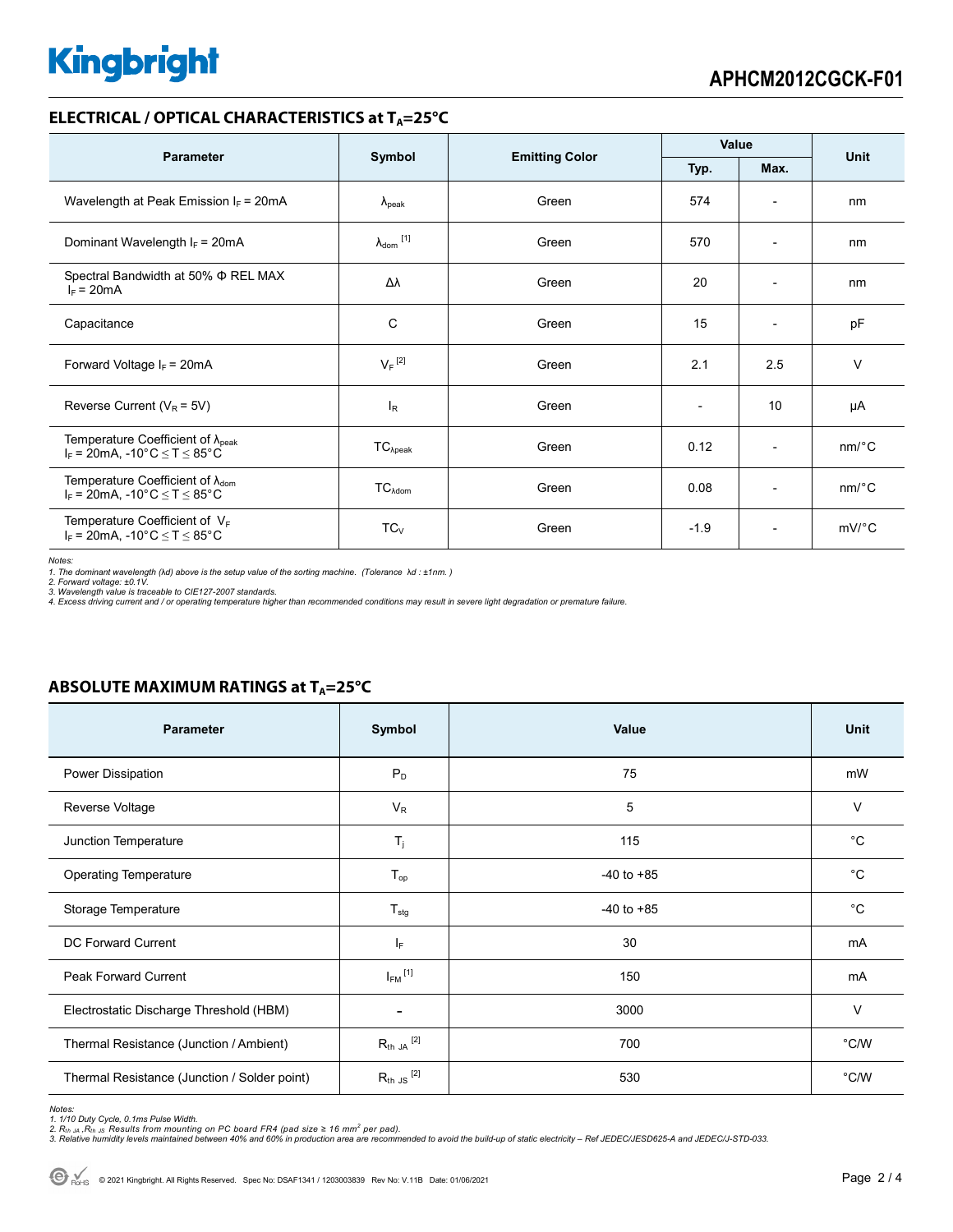# **Kingbright**

**RELATIVE INTENSITY vs. WAVELENGTH**

### **TECHNICAL DATA**

#### Green 100%  $T_a = 25 °C$  $\widehat{\mathsf{u}}$ Relative Intensity (a. u.) 80% Relative Intensity (a. 60% 40% 20% 0% 350 400 450 500 550 600 650 700 750 800 Wavelength (nm)

#### **SPATIAL DISTRIBUTION**



**GREEN** 





#### **REFLOW SOLDERING PROFILE for LEAD-FREE SMD PROCESS**



#### **TAPE SPECIFICATIONS** (units : mm)



#### **REEL DIMENSION** (units : mm)



- 
- 
- Notes:<br>1. Don't cause stress to the LEDs while it is exposed to high temperature.<br>2. The maximum number of reflow soldering passes is 2 times.<br>3. Reflow soldering is recommended. Other soldering methods are not recommended